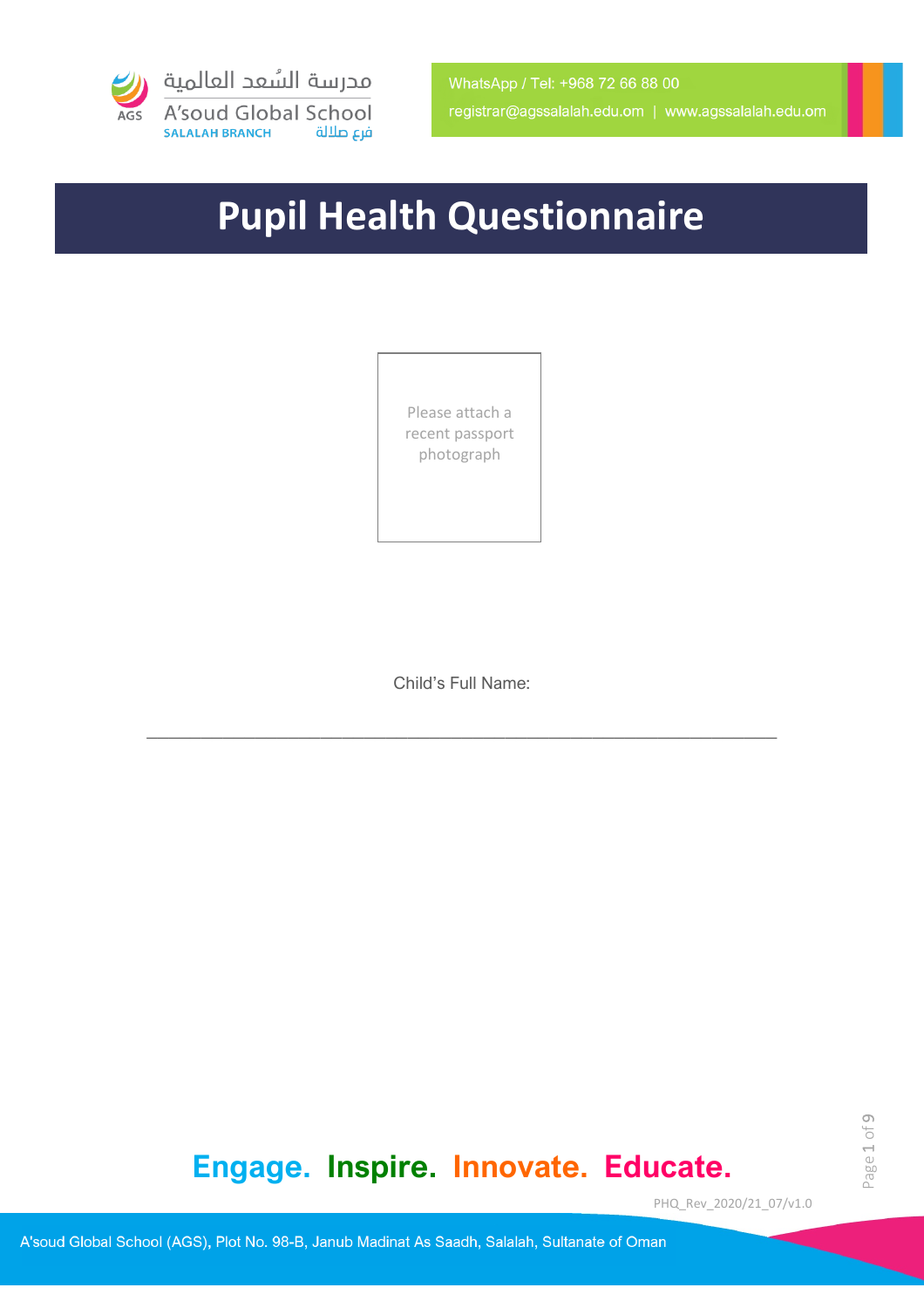

### **AGS REGISTRATIONS**

### **Pupil Health Questionnaire**

Please complete all sections of the Medical declaration and return it to school, along with a copy of the immunisation record. It is compulsory that this form is received prior to your child commencing at AGS.

The pupil medical file will be kept with the school nurse.

In accordance with the AGS terms and conditions, all medical conditions must be fully disclosed at the time of application, supported by full physician and specialist reports.

**The offer a school place will be rescinded if there is evidence of non-disclosure. The information provided will be treated as confidential by all staff.** 

| <b>Name of Child</b>                  |  |
|---------------------------------------|--|
| <b>Grade</b>                          |  |
| <b>Date of Birth</b>                  |  |
| <b>Nationality</b>                    |  |
| Gender                                |  |
| Home phone no.                        |  |
| <b>Father's name</b>                  |  |
| Father's phone no.                    |  |
| <b>Mother's Name</b>                  |  |
| Mother's phone no.                    |  |
| <b>Emergency contact</b><br>name      |  |
| <b>Emergency contact</b><br>phone no. |  |
| <b>Family Doctor name</b>             |  |
| <b>Clinic name</b>                    |  |
| <b>Contact Phone no.</b>              |  |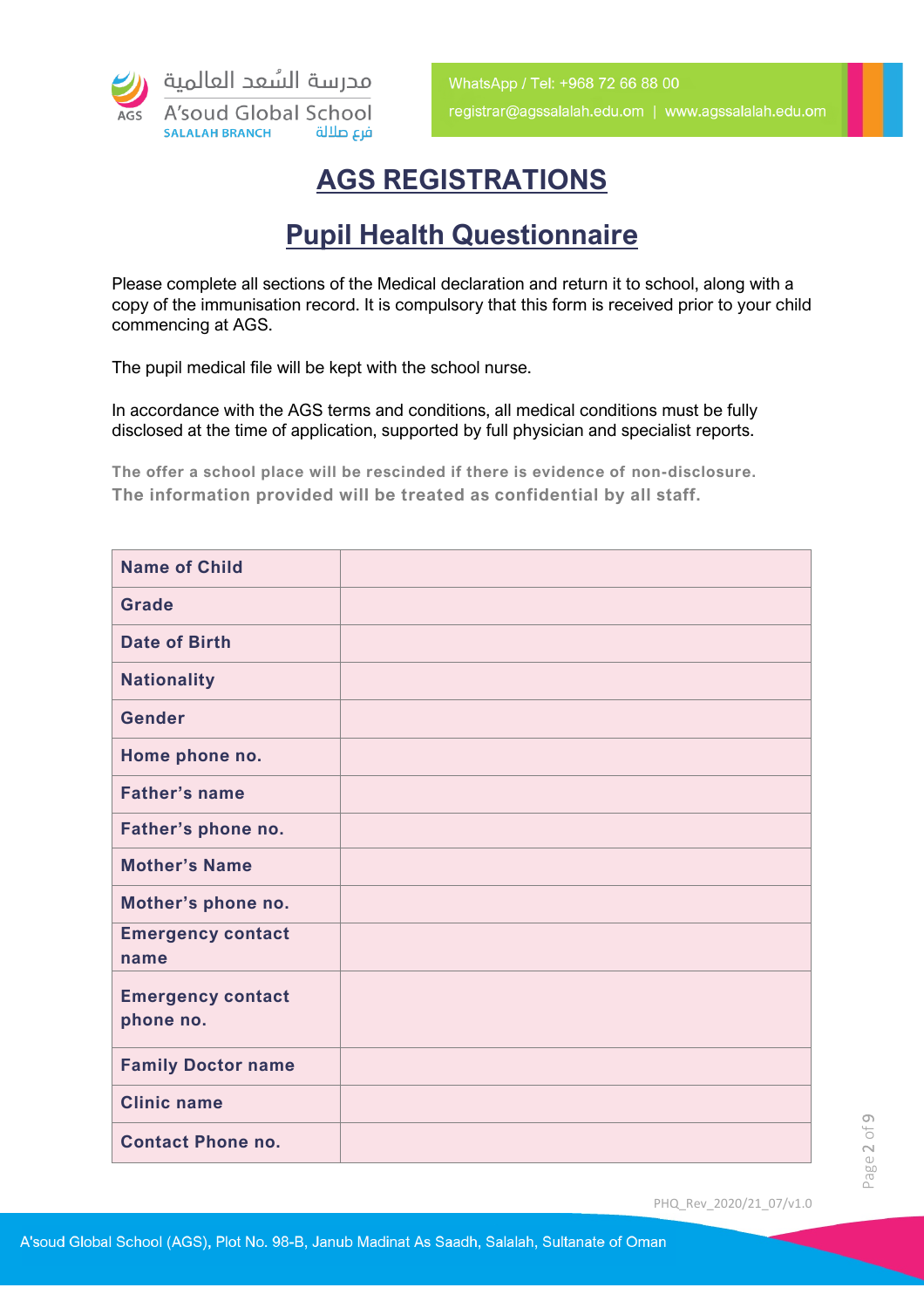

registrar@agssalalah.edu.om | www.agssalalah.edu.om

| <b>Family History: Please circle Yes or No (Please specify relationship to student)</b> |          |  |
|-----------------------------------------------------------------------------------------|----------|--|
| Diabetes – Type 1                                                                       | Yes / No |  |
| Tuberculosis                                                                            | Yes / No |  |
| <b>Other-please provide</b><br>details                                                  |          |  |

**Has your child suffered from any of the following? If yes, please provide an approximate date of when the illness was diagnosed if possible.** 

| Name of illness/condition                 |                      | <b>Date</b> | <b>Name of illness/condition</b>                        |                    | <b>Date</b> |
|-------------------------------------------|----------------------|-------------|---------------------------------------------------------|--------------------|-------------|
| Diphtheria                                | Yes /<br><b>No</b>   |             | <b>Diabetes Mellitus</b>                                | Yes /<br><b>No</b> |             |
| <b>Dysentery</b>                          | Yes /<br><b>No</b>   |             | Poliomyelitis                                           | Yes /<br><b>No</b> |             |
| <b>Infective Hepatitis</b>                | Yes /<br><b>No</b>   |             | Epilepsy / Seizures                                     | Yes /<br><b>No</b> |             |
| Asthma                                    | Yes /<br><b>No</b>   |             | Rubella (German Measles)                                | Yes /<br><b>No</b> |             |
| <b>Measles</b>                            | Yes /<br><b>No</b>   |             | G6 PD (Glucose 6-Phosphate<br>dehydrogenase deficiency) | Yes /<br><b>No</b> |             |
| <b>Congenital Heart</b><br><b>Disease</b> | Yes /<br><b>No</b>   |             | <b>Scarlet Fever</b>                                    | Yes /<br><b>No</b> |             |
| <b>Mumps</b>                              | Yes /<br><b>No</b>   |             | <b>Glandular Fever</b>                                  | Yes /<br><b>No</b> |             |
| <b>Tuberculosis</b>                       | Yes /<br><b>No</b>   |             | <b>Rheumatic Fever</b>                                  | Yes /<br><b>No</b> |             |
| Thalassemia                               | Yes /<br><b>No</b>   |             | <b>Whooping Cough</b>                                   | Yes /<br><b>No</b> |             |
| <b>Chicken Pox</b>                        | Yes /<br><b>No</b>   |             | Frequent Headaches / Migraine                           | Yes /<br><b>No</b> |             |
| <b>Gastric Problems</b>                   | Yes $/$<br><b>No</b> |             | <b>ADHD</b>                                             | Yes /<br><b>No</b> |             |
| <b>Muscular</b><br>Spasm/Tic              | Yes /<br><b>No</b>   |             | Vision Problems / Wears glasses                         | Yes /<br><b>No</b> |             |
| Eczema                                    | Yes /<br><b>No</b>   |             | Hearing Problems / Has a hearing<br>aid                 | Yes /<br><b>No</b> |             |
| Molluscum<br>Contagiosum                  | Yes /<br><b>No</b>   |             | <b>Meningitis</b>                                       | Yes /<br><b>No</b> |             |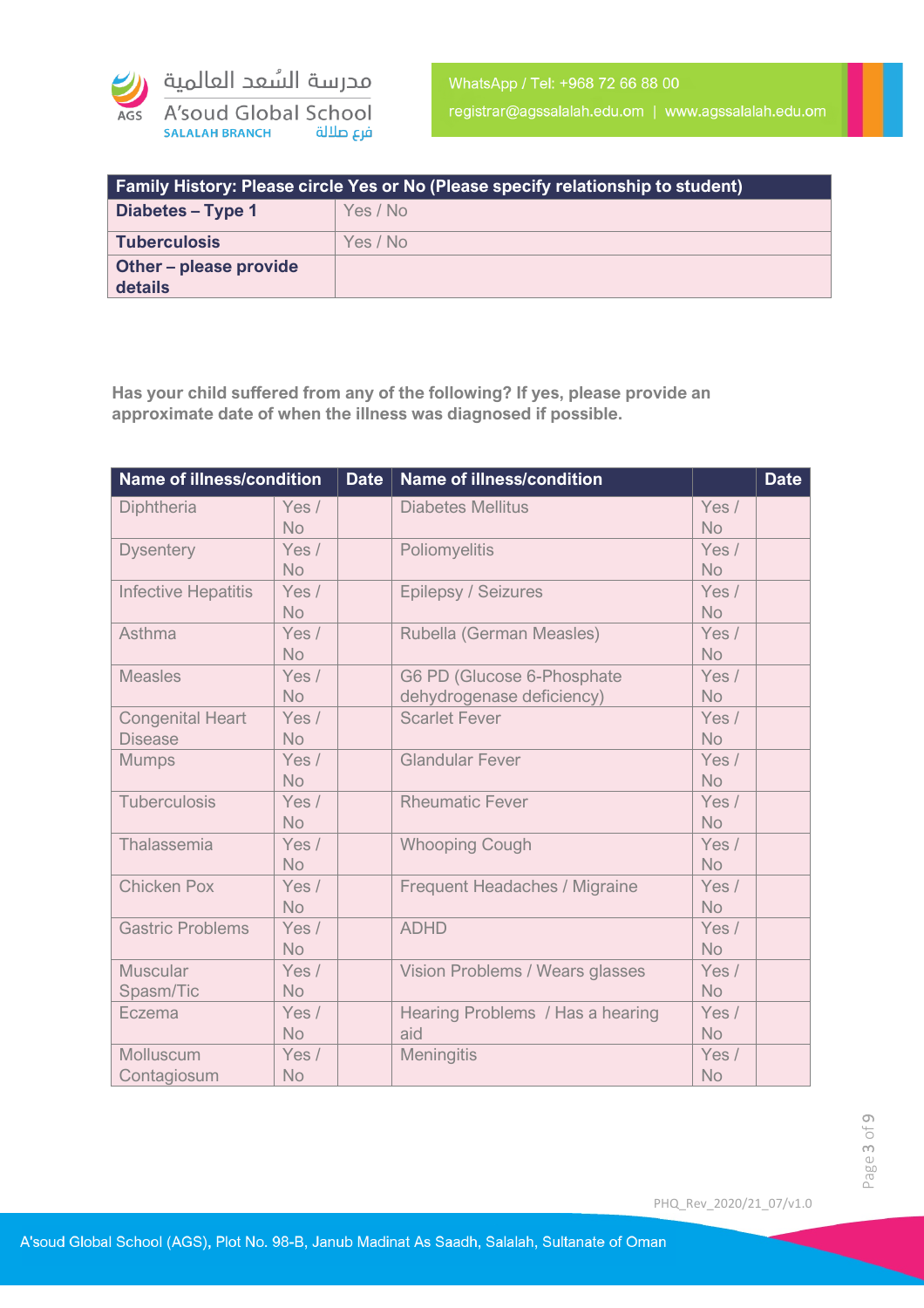

| Any history of:                                                               |                    | <b>Date</b> | Please provide all<br>details |
|-------------------------------------------------------------------------------|--------------------|-------------|-------------------------------|
| Serious accidents                                                             | Yes /<br><b>No</b> |             |                               |
| <b>Blood Transfusion</b>                                                      | Yes /<br><b>No</b> |             |                               |
| Hospitalisation                                                               | Yes /<br><b>No</b> |             |                               |
| <b>Surgical Operations</b>                                                    | Yes /<br><b>No</b> |             |                               |
| Allergies                                                                     | Yes /<br><b>No</b> |             |                               |
| <b>Medication Allergies</b>                                                   | Yes /<br><b>No</b> |             |                               |
| <b>FOOD ALLERGIES</b>                                                         | Yes /<br><b>No</b> |             |                               |
| <b>ASTHMA</b> - if yes - do they use an inhaler? What<br>is the inhaler name? | Yes /<br><b>No</b> |             |                               |
| Does your child have an Epi-pen injection?<br>If yes please provide at school | Yes /<br><b>No</b> |             |                               |
| Autism                                                                        | Yes /<br>No        |             |                               |
| <b>ADHD</b>                                                                   | Yes /<br>No        |             |                               |
| Any disability                                                                | Yes /<br>No        |             |                               |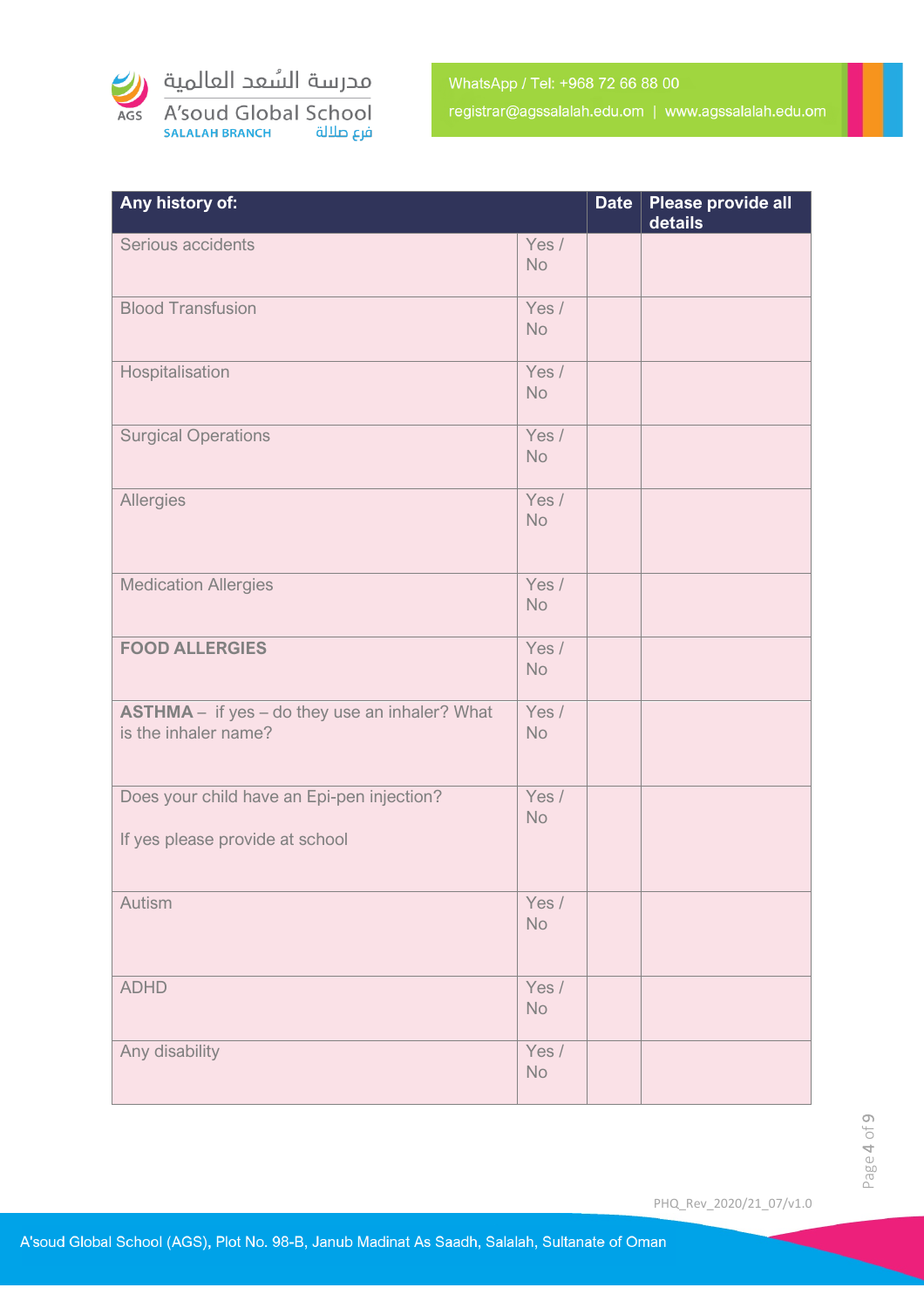

#### **Medication**

Please explain any **Yes** responses to the above in more detail, including ongoing treatments or past treatments, and any prescribed medications taken on a regular basis, as a result. If you have any other concerns about your child, please mention them here. If you wish to speak to the school nurse regarding any chronic health issues an appointment will be made for you.

In cases of children with chronic health issues an appointment will be made to meet with the school nurse to discuss and implement an individual health care plan. All information will be passed on to and shared with teaching staff involved with your child if appropriate.

| <b>Illness Name and Details</b> | <b>Details of Prescribed Medications</b> |
|---------------------------------|------------------------------------------|
|                                 |                                          |
|                                 |                                          |
|                                 |                                          |
|                                 |                                          |
|                                 |                                          |
|                                 |                                          |
|                                 |                                          |
|                                 |                                          |
|                                 |                                          |
|                                 |                                          |
|                                 |                                          |
|                                 |                                          |
|                                 |                                          |
|                                 |                                          |
|                                 |                                          |
|                                 |                                          |
|                                 |                                          |
|                                 |                                          |
|                                 |                                          |
|                                 |                                          |
|                                 |                                          |
|                                 |                                          |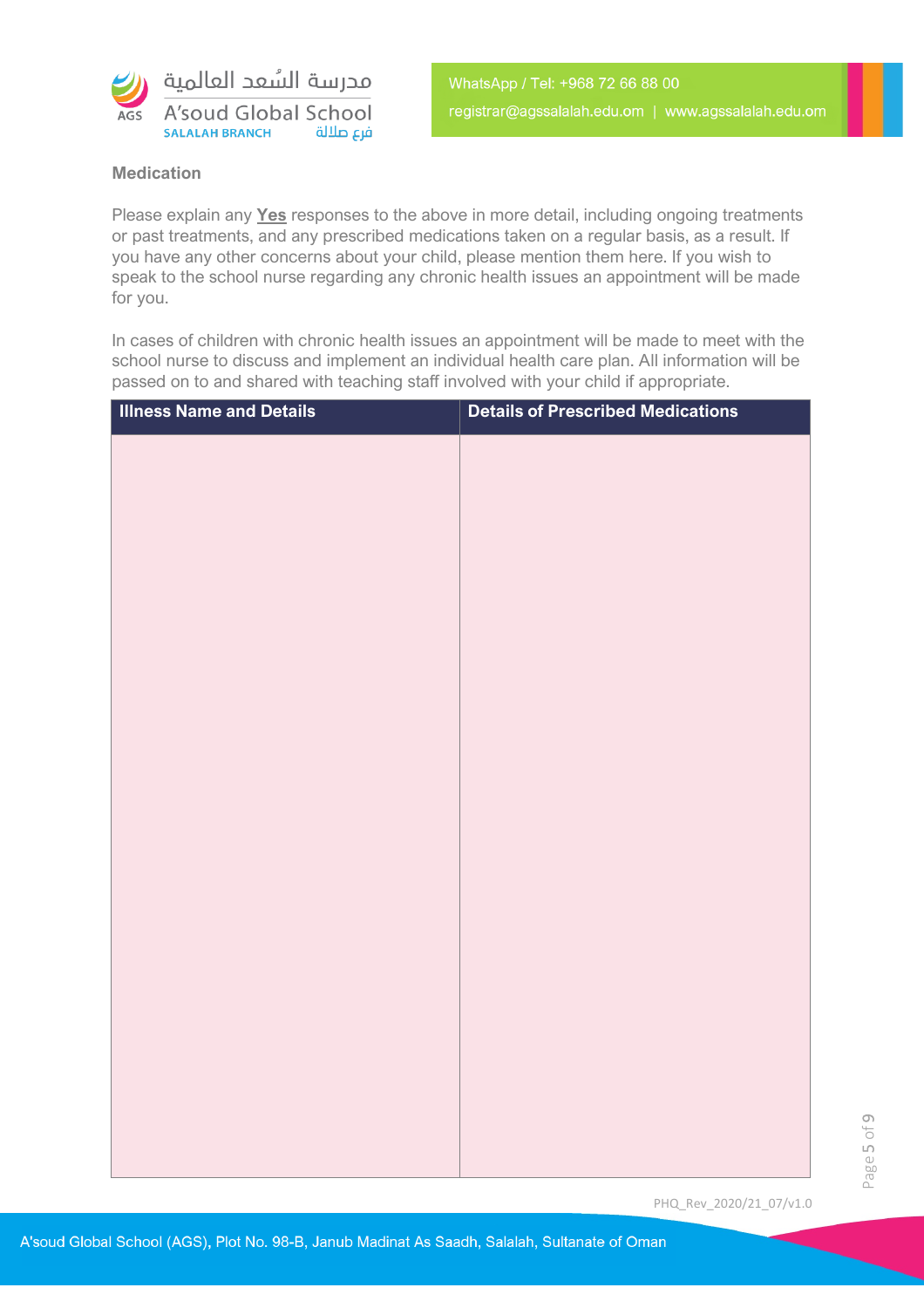

**IMPORTANT - Please note that the school nurse must be informed if your child commences any new medication, treatment or changes their existing medication**.

#### **I hereby declare the medical information provided is present and correct.**

| Date:                    |
|--------------------------|
| <b>Parent Full Name:</b> |
| Signature:               |
|                          |

#### **Parental consent to school nurse examination, administration of first aid, medication and emergency treatment**

Please read all the information provided below; consent is valid for the duration of the time your child attends A'Soud Global School (AGS).

In accordance with Omani school policy, pupils in Grade 1 will visit the school nurse for a basic medical assessment. This will include the following:

- Height measurement
- Weight measurement
- Vision test
- Hearing test
- Blood Pressure check
- Spine Scoliosis check
- General Health history

#### **PLEASE ENSURE THE SCHOOL HAS YOUR UP TO DATE CONTACT DETAILS**

- 1. Nurse examination A child will be taken to the school nurse on any occasion where an AGS staff member is concerned about the health of a child or after an accident that has occurred on the school premises.
- 2. Emergency treatment In the event that your child requires emergency treatment you will be contacted and asked to collect your child from school. In the event of a serious emergency, an ambulance will be called immediately. A member of staff will accompany your child to hospital. Efforts to contact you will continue.
- **3.** Administration of medication Please circle the medications (below) to consent to administration by the school nurse in the event of illness or injury.

You will be contacted prior to administration of these medications if possible, or a note will be sent home via the class teacher depending on the severity of the issue. In the event that your child requires first aid medication, please circle yes / no below, to the medications that can be administered by the school nurse when necessary.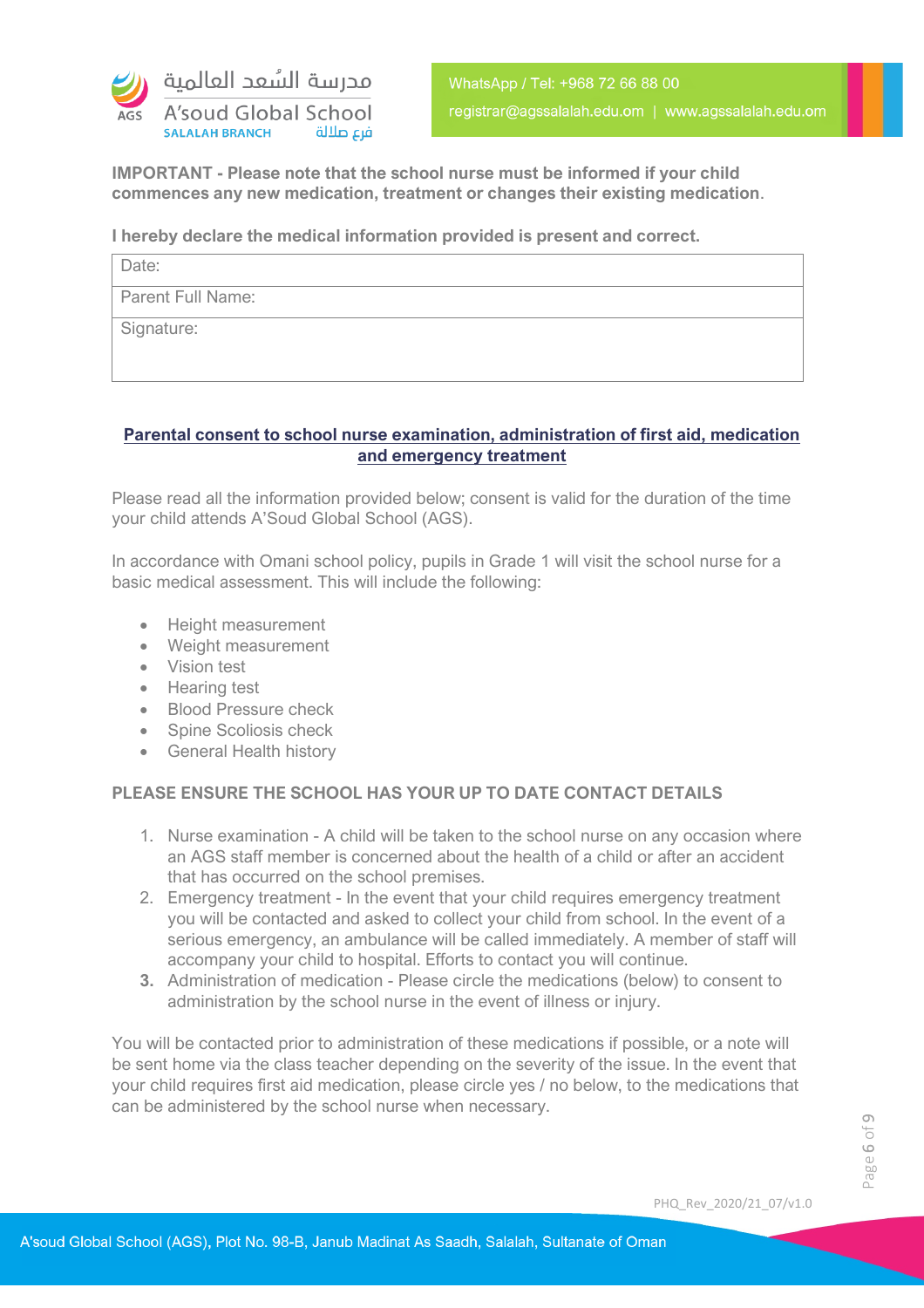

مدرسة السُعد العالمية

A'soud Global School **SALALAH BRANCH** فرع صلالة

| <b>Pupil Full Name:</b>          |                                        |          |
|----------------------------------|----------------------------------------|----------|
| <b>Medication</b>                | <b>Reason for administration</b>       |          |
| Paracetamol                      | Headache, fever and body-<br>ache.     | Yes / No |
| <b>Normal Saline Spray</b>       | To clear blocked nose                  | Yes / No |
| Ibuprofen                        | Muscular skeletal pain                 | Yes / No |
| Sinecod syrup                    | Dry Cough                              | Yes / No |
| Hedralix syrup                   | Chesty cough                           | Yes / No |
| Buscopan 10mg                    | Gastric/Abdominal cramps               | Yes / No |
| Fenistil gel                     | Insect bites and itching               | Yes / No |
| Histop / Aerius                  | Allergic reactions                     | Yes / No |
| Bonjela / Dentinox (under 16)    | Tooth ache/mouth ulcer                 | Yes / No |
| Strepsil / Orofar spray          | Sore throat                            | Yes / No |
| Bactroban cream                  | <b>Bacterial skin infection</b>        | Yes / No |
| Hydrocortisone cream             | <b>Skin conditions</b>                 | Yes / No |
| Domperidone                      | Dizziness / Travel sickness            | Yes / No |
| Ventolin inhaler                 | Sudden Asthma attack                   | Yes / No |
| <b>Rennies</b>                   | <b>Gastric Reflux</b>                  | Yes / No |
| Adrenaline injection 0.3mg       | Anaphylaxis (life-saving<br>treatment) | Yes / No |
| Optrex                           | Eye wash                               | Yes / No |
| Flamazine ointment/Mebo<br>cream | <b>Burn</b>                            | Yes / No |
| Deep Freeze/Heat Gel             | Muscle aches                           | Yes / No |
| <b>Oral Rehydration Salts</b>    | <b>Dehydration &amp; Heat Stress</b>   | Yes / No |
| Salbutamol nebulizer             | Severe Asthma attack                   | Yes / No |
| Canestan cream                   | Anti-fungal                            | Yes / No |
| E45 cream                        | Dry Skin conditions                    | Yes / No |
| Sudocrem                         | Barrier/Skin healing cream             | Yes / No |
| Zovirax cream                    | Cold sore                              | Yes / No |
| Vaseline                         | Dry lips                               | Yes / No |
| Antiseptic spray                 | Small grazes                           | Yes / No |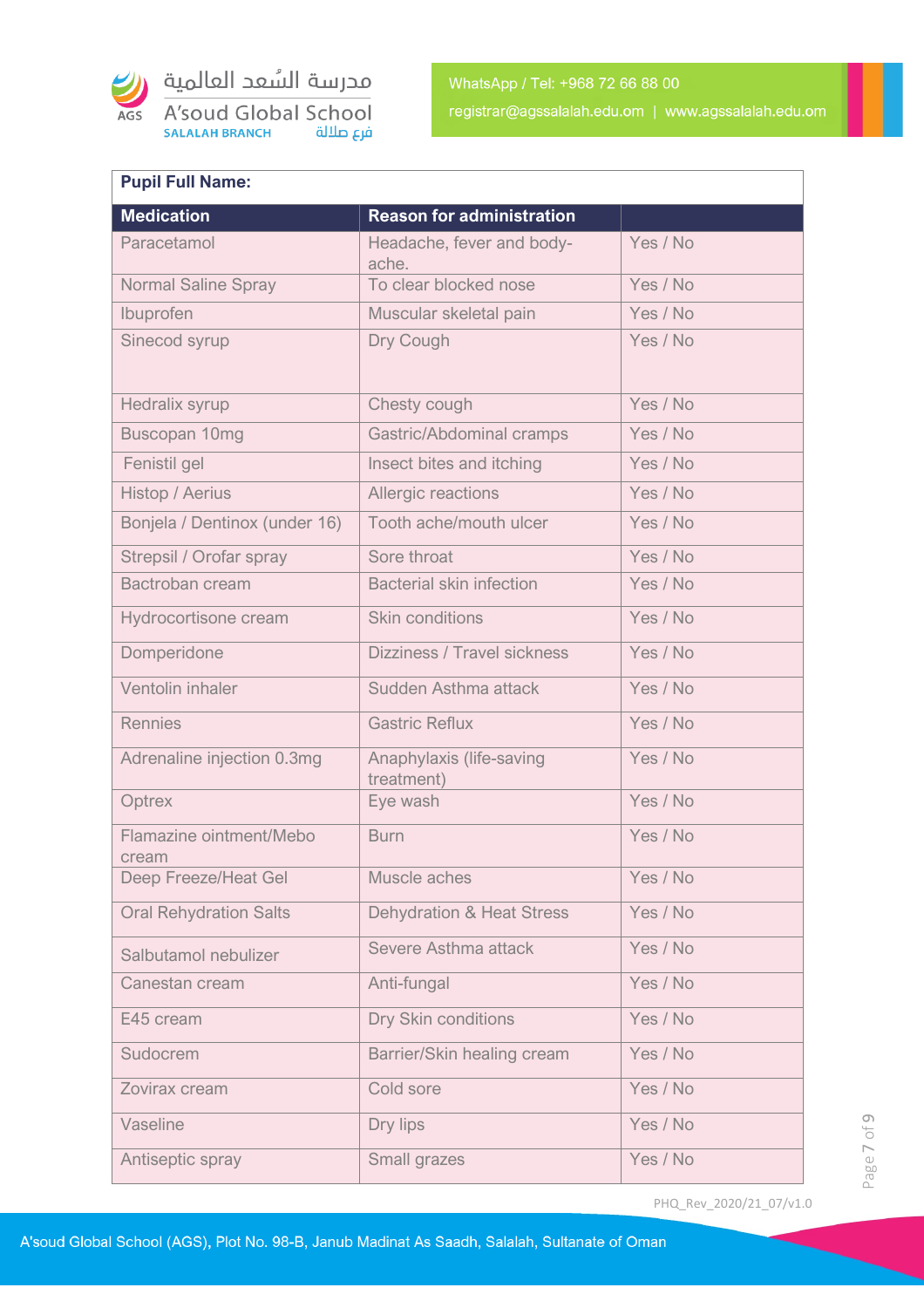

#### **Sun Lotion**

All pupils should bring sunscreen lotion to school to be used before certain outdoor activities such as sport or day trips. For younger pupils in KG1 to Grade 2, this will be applied by the teaching staff and assistants. The lotion must be named and can be stored at school or kept in the school bag.

We will assume you consent with staff helping the children in this way unless we have an email from you opting out of this process.

| <b>Pupil's Full Name:</b>                                                                                                                  |          |
|--------------------------------------------------------------------------------------------------------------------------------------------|----------|
|                                                                                                                                            |          |
| 1. I consent to my child having the basic medical assessment by the<br>school nurse.                                                       | Yes / No |
| 2. I consent to my child having a medical examination at school by<br>the school nurse when required due to injury or illness.             | Yes / No |
| 3.<br>I consent to my child being taken to a hospital in the event of a<br>medical emergency.                                              | Yes / No |
| 4. I consent to the above selected medications being administered to<br>my child in the event that my child requires first aid medication. | Yes / No |
| Date:                                                                                                                                      |          |
| Parent full name:                                                                                                                          |          |
| Signature:                                                                                                                                 |          |